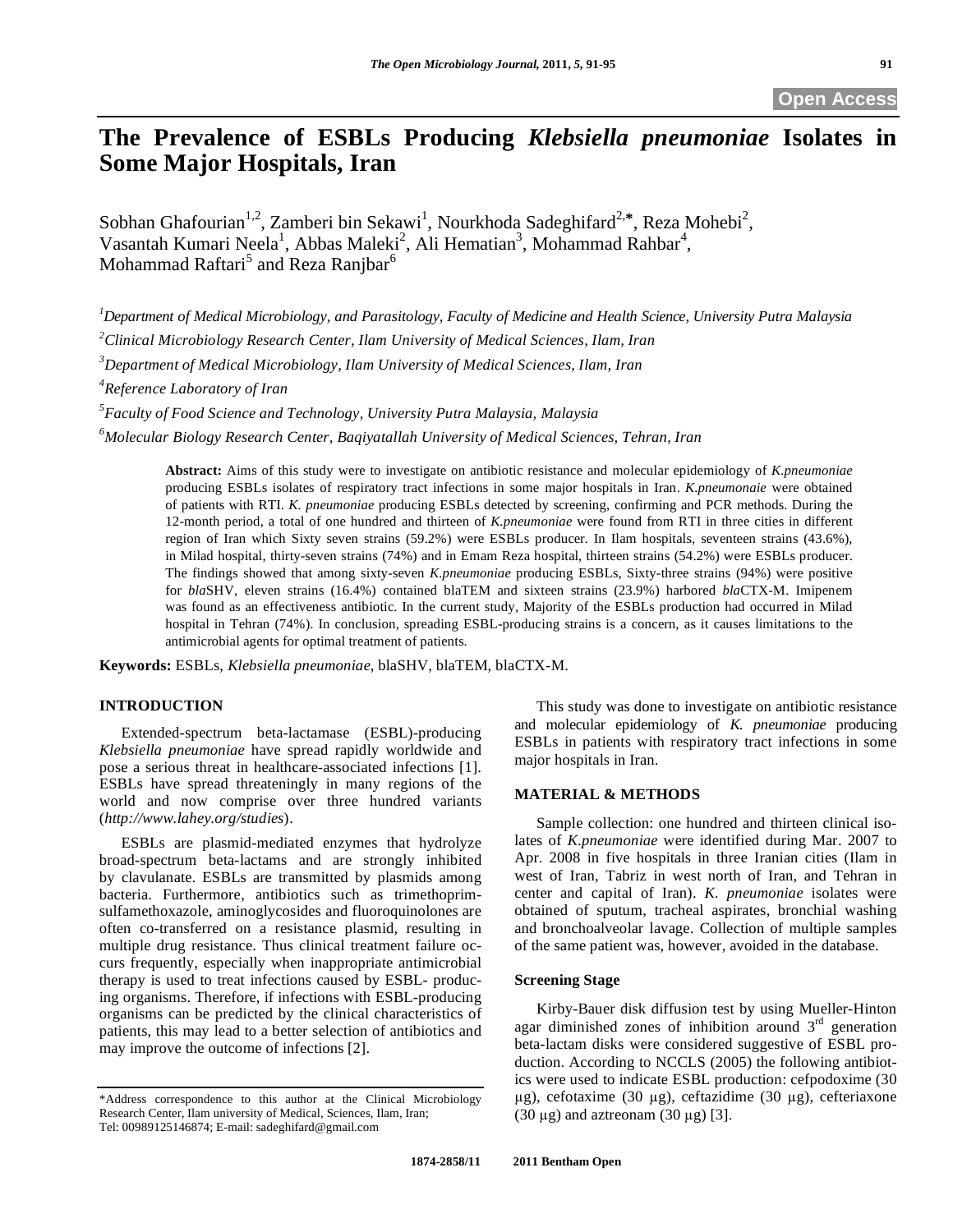#### **Clavulanic Acid Association Test**

 For the combined disk method, disks containing cefpodoxime (30  $\mu$ g), ceftazidime (30  $\mu$ g) and cefotaxime (30  $\mu$ g) with and without clavulanic acid (10  $\mu$ g), were used. The resulting inhibition zones were compared. The test was considered positive when the difference of zone diameters between the beta-lactam disk and disk containing antibiotic associated with clavulanic acid was > 5mm [4].

# **Effect of non Beta-Lactame Antibiotics Against** *Klebsiella pneumoniae*

 Amikacin (Ak) (30ug), cotrimoxazol (Co) (30ug) ciprofloxacin (Cf) (30ug), imipenem (I) (30ug) were used among *K.pneumoniae* producing ESBLs toward non beta-lactam antibiotics [5]. All antibiotic disks were obtained in HiMedia Company in India.

# **Molecular Methods**

#### *DNA Extraction*

 *K.pneumoniae* Producing ESBLs were cultured in LB broth at 37°C overnight, and then DNA was extracted by using the DNA extraction kit (fermenrtase).

#### **Polymerase Chain Reaction (PCR)**

 The polymerase chain reaction (PCR) was carried out by following primers: *bla*TEM (Forward 5-GAGTATCAACA TTTCCGTGTC-3, Reverse primer 5-TAATCAGTGAGG CAC CTTCTC-3), *bla*SHV (5'–AAGATCCACTATCGCCCA GCAG-3, Reverse 5–AAGATCCA CTATCGCCCAGCAG-3) [6] and *bla*CTX-M, (forward 5-ACGCTGTTGTTAGGAA GTG-3, reverse 5-TTGAGGCTGGGTGAAGT-3) [7].

### **RESULTS**

 During the 12-month period, a total of one hundred and thirteen of *K.pneumoniae* isolates were obtained from respiratory tract infection in three cities in different part of Iran. While total of sixty-seven strains (59.2%) produced ESBLs, numbers of forty-six strains (40.8%) were non ESBLs producer. Generally, amongst ESBLs producer *K.pneumoniae*, all the strains were resistant to aztreonam and cefpodoxime. Cefotaxime (68.6%) allocated the lowest resistant among third generation of cephalosporin. Imipenem were found as an effectiveness antibiotic while resistance to cotrimoxazol (35.8%) was more than the others (Table **1**). In non ESBLs *K.pneumoniae* strains, no resistance occurred among aztreonam, while the highest resistance observed in cefotaxime and ceftazidime (50%). In this study, all the non ESBLs *K.pneomoniae* were susceptible to the whole non-beta lactam antibiotics (Table **2**). In Ilam city in the west of Iran, thirtynine *K.pneumoniae* were found that seventeen strains (43.6%) were ESBLs producer and twenty-two strains (56.4%) were negative for ESBLs production; in Tehran city in capital of Iran (Milad hospital), of fifty *K.pneumoniae,* thirty-seven strains (74%) were positive for producing ESBLs and thirteen strains (26%) were negative on behalf of producing ESBLs and in Tabriz city in the west north of Iran (Emam Reza hospital), twenty-four *K. pneumoniae* obtained which thirteen strains (54.2%) were ESBLs producer and eleven strains (45.8%) were negative.

 Among *K.pneumoniae* producing ESBLs, 25.4% (n=17), 55.2% ( $n=37$ ) and 19.4% ( $n=13$ ) strains were isolated in Ilam, Milad and Emam Reza hospitals, respectively (Table **1**).

 Results revealed that among sixty-seven *K.pneumoniae* producing ESBLs, Sixty-three strains (94%) were positive for *bla*SHV, eleven strains (16.4%) contained *bla*TEM and sixteen strains (23.9%) harbored *bla*CTX-M. *bla*CTX-M and *bla*SHV together were present in fourteen strains (20.9%), nine strains (13.4%) carried both *bla*SHV and blaTEM, four isolates (6%) were positive for *bla*TEM and *bla*CTX-M and finaly, four isolates (6%) carried all three *bla*SHV, *bla*TEM and *bla*CTX-M.

 In Milad hospital, all *K.pneumoniae* producing ESBLs were positive for blaSHV, eight strains (21.6%) contained

**Table 1. Antibiotic Panel of** *K.pneumoniae* **Producing ESBLs Strains** 

| <b>Antibiotics</b> | <b>ESBLs Positive</b><br>K.pneumoniae<br>In Ilam Hospital<br>$N=17$ | <b>ESBLs Positive K.pneumoniae</b><br><b>In Emam Reza Hospital</b><br>$N=13$ | <b>ESBLs Positive K.pneumoniae</b><br><b>In Milad Hospital</b><br>$N=37$ | <b>ESBLs Positive K.pneumoniae</b><br><b>Total</b><br>$N=67$ |
|--------------------|---------------------------------------------------------------------|------------------------------------------------------------------------------|--------------------------------------------------------------------------|--------------------------------------------------------------|
|                    | <b>Resistance % Sensitivity%</b>                                    | <b>Resistance % Sensitivity%</b>                                             | <b>Resistance % Sensitivity%</b>                                         | <b>Resistance % Sensitivity%</b>                             |
| Ca                 | 14 (82%) 3 (18%)                                                    | 13 (100%) 0                                                                  | 35 (94.6%) 2 (5.4%)                                                      | 62 (92.5%) 5 (7.5%)                                          |
| <b>Ce</b>          | $6(35.2\%)$ 11 $(64.8\%)$                                           | 12(92.3%) 1 (7.7%)                                                           | 28(75.7%) 9 (24.3%)                                                      | 46 (68.6%) 21(31.3%)                                         |
| <b>Ci</b>          | $17(100\%)0$                                                        | 13 (100%) 0                                                                  | 32 (86.5%) 5 (13.5%)                                                     | 62 (92.5%) 5 (7.5%)                                          |
| Cep                | $17(100\%)$ 0                                                       | 13 (100%) 0                                                                  | 37 (100%) 0                                                              | $67(100\%)0$                                                 |
| Ao                 | $17(100\%)0$                                                        | 13 (100%) 0                                                                  | 37 (100%) 0                                                              | $67(100\%)0$                                                 |
| Ak                 | $3(18\%) 14(82\%)$                                                  | 3 (23.1%) 10 (76.9%)                                                         | 13 (35.1%) 24 (64.9%)                                                    | 19 (28.3%) 48(71.6%)                                         |
| Cf                 | 2 (12%) 15 (88%)                                                    | 1 (7.7%) 12 (92.3%)                                                          | 8 (21.6%) 29 (78.4%)                                                     | 11 (16.4%) 56(83.6%)                                         |
| Co                 | 7 (41%) 10 (59%)                                                    | 3 (23.1%) 10 (76.9%)                                                         | 14 (37.9%) 23 (62.1%)                                                    | 24 (35.8%) 43(64.1%)                                         |
| $\bf{I}$           | $017(100\%)$                                                        | $0.13(100\%)$                                                                | $0.37(100\%)$                                                            | $0.67(100\%)$                                                |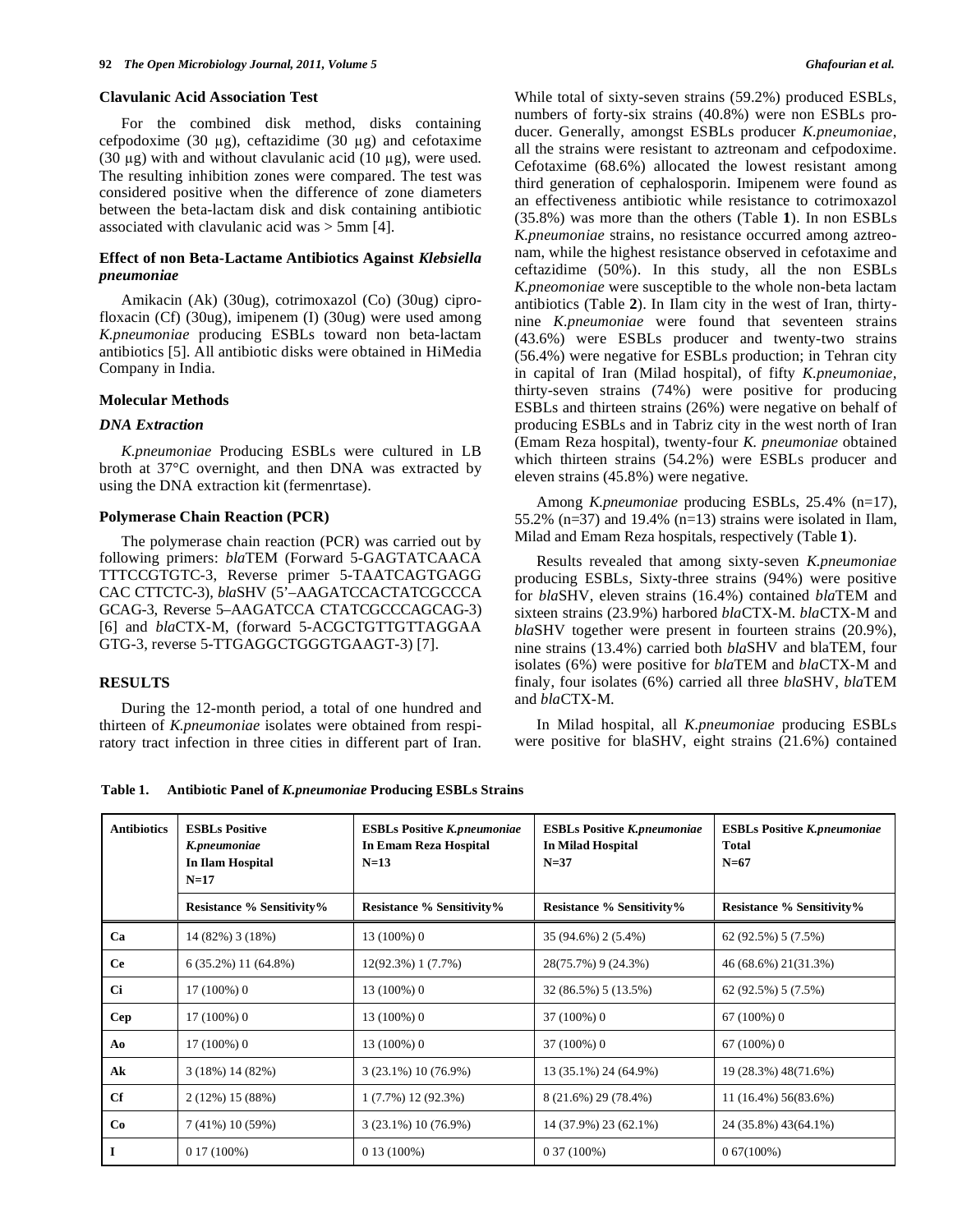| <b>Antibiotics</b> | <b>ESBLs Negative K.pneumoniae</b><br>In Ilam Hospital<br>$N=22$ | <b>ESBLs Negative K.pneumoniae</b><br><b>In Emam Reza Hospital</b><br>$N=11$ | <b>ESBLs Negativ K.pneumoniae</b><br>In Milad Hospital<br>$N=13$ | <b>ESBLs Negative K.pneumoniae</b><br><b>Total</b><br>$N=46$ |  |
|--------------------|------------------------------------------------------------------|------------------------------------------------------------------------------|------------------------------------------------------------------|--------------------------------------------------------------|--|
|                    | <b>Resistance % Sensitivity%</b>                                 | <b>Resistance % Sensitivity%</b>                                             | <b>Resistance % Sensitivity%</b>                                 | <b>Resistance % Sensitivity%</b>                             |  |
| Ca                 | 11 (50%) 11 (50%)                                                | $6(54.5\%)$ 5 (45.6%)                                                        | $6(46.2\%)$ 7 (53.8%)                                            | 23 (50%) 23 (50%)                                            |  |
| <b>Ce</b>          | 9 (40.9%) 13 (59.1%)                                             | 4 (36.3%) 7 (63.7%)                                                          | $10(76.9\%)$ 3(23.1%)                                            | 23 (50%) 23(50%)                                             |  |
| Ci                 | 12 (54.5%) 10 (45.6%)                                            | 5 (45.5%) 6 (54.5%)                                                          | 5 (38.5%) 8 (61.5%)                                              | 22 (47.9%) 24 (52.1%)                                        |  |
| <b>Cep</b>         | $1(4.5\%) 21(94.5\%)$                                            | $(9\%)$ 10 $(90.9\%)$                                                        | $0.13(100\%)$                                                    | 2 (4.34%) 44(95.6%)                                          |  |
| Ao                 | $0.22(100\%)$                                                    | $011(100\%)$                                                                 | $0.13(100\%)$                                                    | $0.46(100\%)$                                                |  |
| Ak                 | $0.22(100\%)$                                                    | $0.11(100\%)$                                                                | $0.13(100\%)$                                                    | $0.46(100\%)$                                                |  |
| Cf                 | $0.22(100\%)$                                                    | $0.11(100\%)$                                                                | $0.13(100\%)$                                                    | $0.46(100\%)$                                                |  |
| Co                 | $0.22(100\%)$                                                    | $011(100\%)$                                                                 | $0.13(100\%)$                                                    | $0.46(100\%)$                                                |  |
| IІ                 | $0.22(100\%)$                                                    | $0.11(100\%)$                                                                | $0.13(100\%)$                                                    | $0.46(100\%)$                                                |  |

**Table 2. Antibiotic Panel of** *K.pneumoniae* **non-ESBLs Strains** 

*bla*TEM and ten isolates (27%) carried *bla*CTX-M. *bla*SHV and *bla*CTX-M presented in ten (27%) of strains. Eight strains (21.6%) carried both *bla*SHV and *bla*TEM. Four isolates were positive for both *bla*TEM and *bla*CTX-M and all three genes were found in four isolates (10.8%).

 In Ilam hospital, among seventeen *K.pneumoniae* producing ESBLs, blaSHV was found in thirteen strains (76.5%), two strains (11.8%) were positive for *bla*TEM, and *bla*CTX-M presented in five strains (29.4%). Three strains (17.7%) carried both *bla*SHV and *bla*CTX-M.

 In Emam Reza hospital, all strains were positive for blaSHV, while one strain carried *bla*TEM and one isolate was positive for *bla*CTX-M and one for both *bla*SHV and *bla*CTX-M, as well.

#### **DISCUSSION**

 The high rate of ESBLs among hospitalized patients is a global problem. It is generally thought that patients infected by an ESBL-producing organism are at an increased risk of treatment failure with an expanded-spectrum beta-lactam. The prevalence of ESBL producing isolates of *K. pneumoniae* varies in different countries [8].

 Countries with a high rate of prevalence include Turkey (60%), Latin America (45.4%), Western Pacific (24.6%), and Europe (22.6%) [9].

 In this study, ESBLs production was variable from 43.6% in Ilam hospital to 74% in Milad hospital that showed different frequency of ESBLs production in different region in Iran. Our study showed significantly high ESBLs production.

 The prevalence of respiratory isolates of *K. pneumoniae*  with ESBL phenotype has been reported from less than 1% in Japan [10] to 83.3% in China [11].

 We showed that the percentage of respiratory isolates with *K. pneumoniae* was high. Milad hospital contributed to

more of the *K.pneumoniae* isolates. The lowest *K.pneumoniae* producing ESBLs had observed in Ilam hospital. Nonbeta-lactam antibiotic resistance in Milad hospital was more than the others. Imipenem was found as an effectiveness antibiotic.

 In this study, susceptibility testing of *K.pneumonie* strains producing ESBLs showed that the highest resistance rate among  $3<sup>rd</sup>$  generation of cephalosporins and aztreonam were cefpodoxime and aztreoname in all hospitals, cefteriaxone in Emam Reza and Ilam hospitals and ceftazidime in Emam Reza hospital. The highest non-beta lactam antibiotic resistance occurred in cotrimoxazol in Ilam hospital. Imipenem was found as effectiveness antibiotic among ESBLs producing *K.pneumoniae* strains.

 Majority of the ESBLs production recurred in Milad hospital (74%). The highest resistance toward non-beta-lactam antibiotic was observed in cotrimoxazol (41%) in Ilam hospital. The best antibiotics were Imipenem (100%) in all hospitals and following ciprofloxacine (92.3%) in Emam Reza Hospital. In non-ESBLs, *K.pneumoniae* Resistance toward cefotaxime (76.9%) was more than the other antibiotics. The most genes responsible for ESBLs production were found in *bla*SHV. In Ilam Hospital, frequency of *bla*CTX-M was more than *bla*TEM.

 In Milad Hospital, Frequency of *bla*CTX-M was more than *bla*TEM.

 Our finding in Emam Reza hospital had showed frequency of blaTEM and blaCTX-M were as an equal.

 The prevalence of *bla*SHV,*bla*TEM and blaCTX-M genes in this study was 94%, 16% and 23.9%, respectively.

 In Iran, Feizabadi *et al.,* in 2009 showed that 69.7% of *K. pneumoniae* isolates in Tehran were ESBL producers and the prevalence of *bla*TEM, *bla*SHV, *bla*CTX-M-I and *bla*CTX-M-III among these isolates were 54%, 67.4%, 46.51% and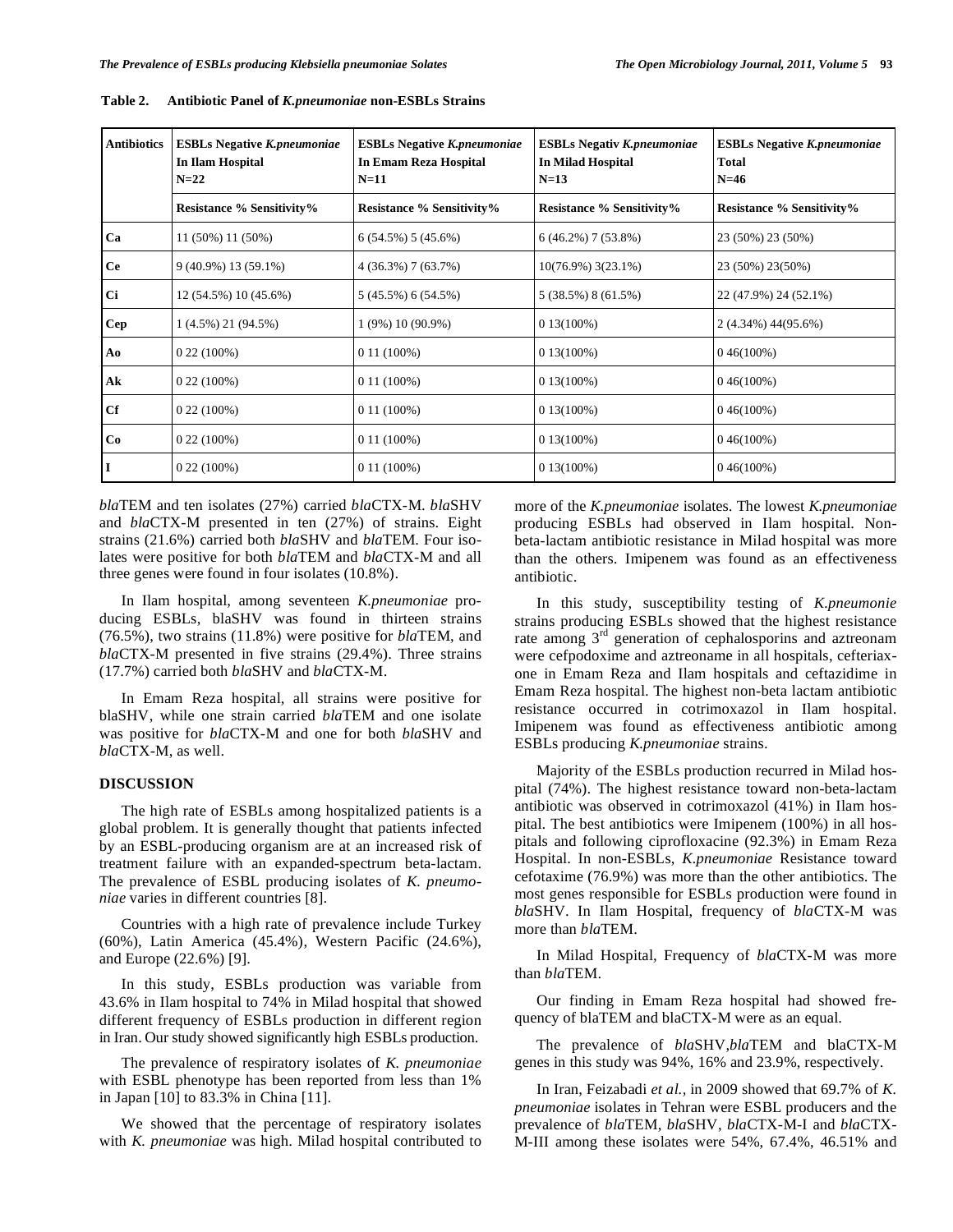29%, respectively (12). Our results revealed high prevalence of *bla*SHV and low frequency of *bla*TEM and *bla*CTX-M. Significantly, *bla*SHV was more responsible for ESBLs production [12].

 In the study a tertiary care hospital in Tehran 77% of *K.pneumoniae* were ESBLs producer [13] while in our study in Ilam and Emam Reza hospitals frequency of ESBLs production were lower while the results of Milad hospital (74%) was near to the study of mehregan *et al*., [13]. In a survey by bazzaz *et al*., in 2007 in general hospital in Iran 59.2% of isolates were positive for ESBLs production and all isolates were susceptible to imipenem [14], our finding showed all strains were susceptible to imipenem. Our findings in Milad hospital revealed higher ESBLs production as comparison to bazzaz *et al*., [14].

 Shahcheragi *et al*., [6] showed that ESBLs production observed in 33% of isolates while in our study the lowest ESBLs production was presented in Ilam hospital (43.6%). All isolates in survey of shahcheraghi *et al*., [6] were susceptible to imipenem and ciprofloxacine resistance was observed in 32% of *K.pneumoniae*. our finding revealed all strain were susceptible to imipenem but the highest rate of resistant to ciprofloxacine was observed in Milad hospital and that was 21.6%. In the study of shahcheraghi *et al*., 69.6% of strains carried *bla*SHV and 32.1% of *K.pneumonie* producing ESBLs harbored *bla*TEM [6] while our results showed all strains in Emam Reza and Milad hospitals carried *bla*SHV and this was 76.5% in Ilam hospital (94%). Frequency of *bla*TEM was lower (16.4%) than survey of shahcheraghi *et al*., in this study we found different ESBLs production in different regions of Iran that one of the reason may related to population in different city and also Using of antibiotic in Iran is uncontrollable, use of antibiotics and injectable formulations was high in the Islamic Republic of Iran. The high number of prescriptions for antibiotics (58% on average) may be because in the majority of the provinces, the data collected only covered a period of 1 month. And different prescriptions may have result of different resistance to antibiotics [15]. In conclusion, spreading ESBL-producing strains is a concern, as it causes limitations to the antimicrobial agents for optimal treatment of patients. The most reliable and effective antimicrobial treatment for infections caused by this organism is imipenem [16] and also had shown in this study. *Bla*SHV was found as a predominant gene responsible for ESBLs production and future study need to determine type of *bla* genes responsible for ESBLs producing strains in Iran and more study in different part of Iran.

# **ACKNOWLEDGEMENT**

 University Putra Malaysia and Ilam University of Medical Sciences provided partial support for the laboratory studies and interpretation.

# **ABBREVIATIONS**

| Ak | $=$ Amikacin   |
|----|----------------|
| Ao | $=$ Aztreonam  |
| Cа | $=$ Ceftazidim |

| Ghafourian et al. |  |
|-------------------|--|
|                   |  |

| Cac  | $=$ Ceftazidime/clavulanic                 |
|------|--------------------------------------------|
| Ce   | $=$ Cefotaxime                             |
| Cec  | $=$ Cefotaxime /clavulanic                 |
| Cep  | $=$ Cefpodoxim                             |
| Cepc | $=$ Cefpodoxim/clavulanic acid             |
| Сf   | $=$ Ciprofloxacin                          |
| Ci   | $=$ Cefteriaxon                            |
| Co   | $=$ Cotrimoxazol                           |
| ESBL | $=$ Extended spectrum beta-lactamases      |
| L    | $=$ Imipenem                               |
|      | K. pneumoniae    =   Klebsiella pneumoniae |
| RTI  | $=$ Respiratory tract infection            |

# **REFERENCES**

- [1] Kiratisin P, Apisarnthanarak A, Laesripa C, Saifon P. Molecular characterization and epidemiology of extended-spectrum-betalactamase-producing *Escherichia coli* and *Klebsiella pneumoniae*  isolates causing health care-associated infection in Thailand, where the CTX-M family is endemic. Antimicrob Agents Chemother 2008; 52:2818-24.
- [2] Martinez-Martinez L, Pascual A, Jacoby GA. Quinolone resistance from a transferable plasmid. Lancet 1998: 351: 797-9.
- [3] NATIONAL COMMITTEE FOR CLINICAL LABORATORY STANDARDS - NCCLS. M100-S13. Performance Standards for Antimicrobiak Susceptibility Testing; Thirteenth Informational Supplement. Wayne, Pennsylvania, USA: NCCLS documents, 2005.
- [4] Jarlier V, Nicolas MH, Fournier G, Philippon A. Extended broadspectrum Beta-lactamases confering transferable resistance to newer Beta-lactam agents in *Enterobacteriaceae* hospital prevalence and susceptibility patterns. Rev Infect Dis Chigaco, 1998; v.10, p.867-878.
- [5] Paterson DL, Mulazimoglu L, Casellas J M, *et al*. Epidemiology of ciprofloxacin resistance and its relationship to extended-spectrum beta-lactamase production in *Kelbsiella pneumoniae* isolates causing bacteremia. Clin Infect Dis 2000; 30: 473-8.
- [6] Shahcheraghi F, Moezi H, Feizabadi M. Distribution of TEM and SHV Beta-lactamase genes among *klebsiella pneumoniae* strains isolated from patients in Tehran. Med Sci Moint 2007; 13:BR247-250.
- [7] Mansouri M, Ramazanzadeh R. Spearead of extended spectrum beta-lactamases producing E.coli clinical isolates in sanandaj hospital. J Biol Sci 2009; 9; 362-36.
- [8] Shah AA, Hasan F, Ahmed S, Hameed A. Characteristics, epidemiology and clinical importance of emerging strains of Gramnegative bacilli producing extended-spectrum beta-lactamases. Res Microbiol 2004; 155: 409-21.
- [9] Gonlugur U, Bakici MZ, Akkurt I, Efeoglu T. Antibiotic susceptibility patterns among respiratory isolates of Gramnegative bacilli in a Turkish university hospital. BMC Microbiol 2004; 4: 32.
- [10] Yum JH, Kim S, Lee H, *et al*. Emergence and wide dissemination of CTX-M-type ESBLs, and CMY-2- and DHA-1-type AmpC beta-lactamases in Korean respiratory isolates of *Klebsiella pneumoniae*. J Korean Med Sci 2005; 20: 961-5.
- [11] Shi J, Li Y, Li C, Cai X, Li H, Peng S. Drug resistance and genotyping of *Klebsiella pneumoniae* in lower respiratory tract infection. Zhonghua Jie He He Hu Xi Za Zhi 2002; 25: 607-9.
- [12] Feizabadi MM, Delfani S, Raji N, *et al*. Distribution of *bla*(TEM), *bla*(SHV), *bla*(CTX-M) genes among clinical isolates of *Klebsiella pneumoniae* at Labbafinejad hospital, Tehran, Iran. Microb Drug Resist 2010; 16:49-53.
- [13] Mehrgan H, Rahbar M, Arab-Halvaii Z. High prevalence of extended-spectrum beta-lactamase-producing *Klebsiella pneumoniae*